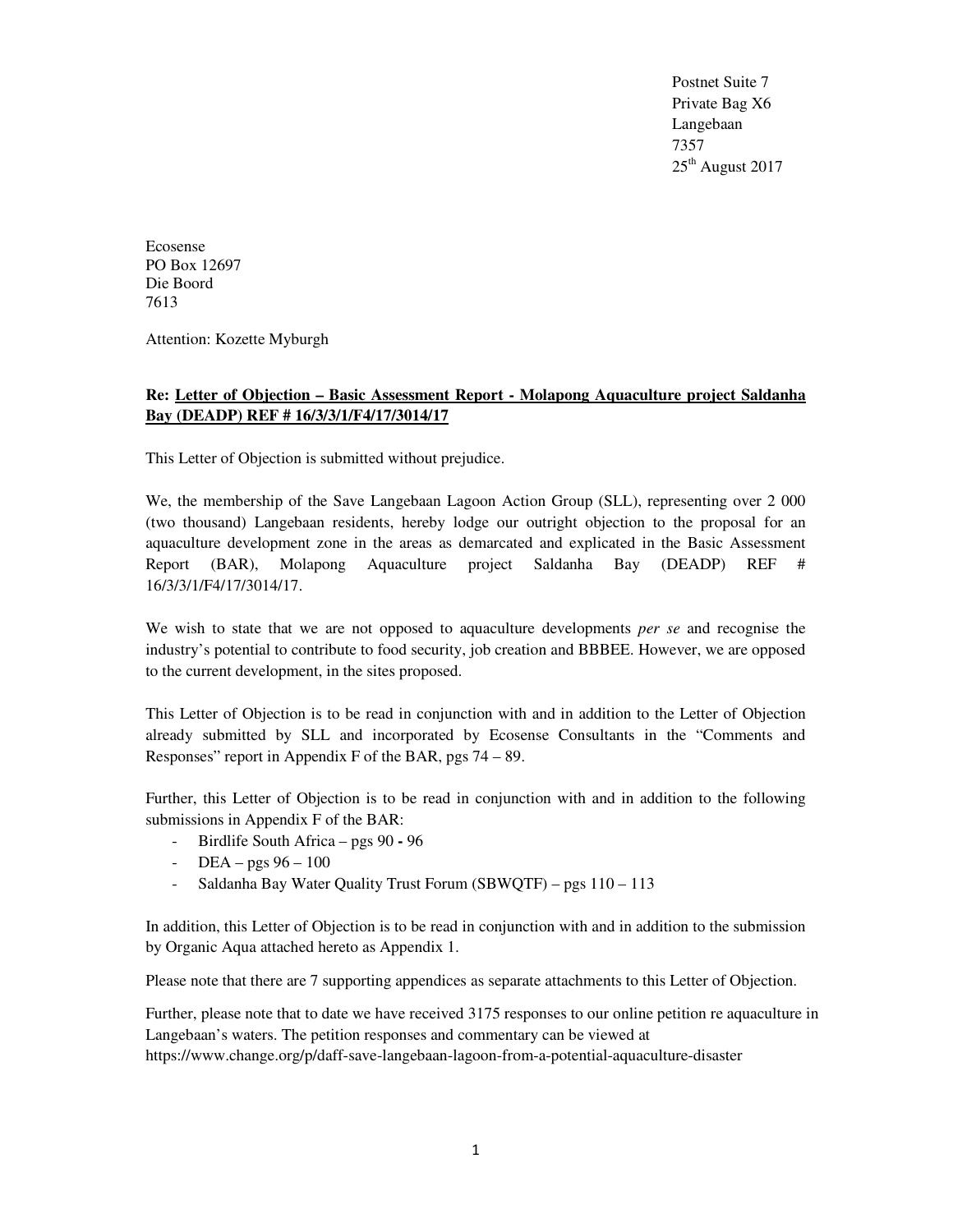Due to the significant volume of technical and scientific detail contained in the BAR and its supporting documents, and the narrow regulatory timeframes for thorough assessment thereof, this Letter of Objection focuses on only our key areas of concern.

## **Our objections are as follows:**

## **1. Public Participation**

SLL continues to strongly contend that the public participation process conducted by Ecosense Consultants (Ecosense) falls short of the legal requirements and intentions as set out in the National Environmental Management Act (107 of 1998) as amended (NEMA) and the EIA Regulations GNR 982 of 2014. We hold that the approach to engaging with I&AP's, as envisaged by the legislation, the courts and the regulatory guidelines, is procedurally deficient and as such, the incompleteness of a material process cannot be used as part of the competent authority's assessment of the merits of the BAR.

Sections of the Langebaan community were excluded from participating in the process due to language barriers, lack of education (possible illiteracy), lack of access to the notification sites and the limited distribution and readership of the local newspaper selected for the advertisement, as well as lack of critical understanding of the specialist reports. "Reasonable alternative methods" should have been employed to engage with the Langebaan community more widely, as directed in section 41 (2) (e) of the EIA Regulations. The BAR failed to "[d]evelop targeted outreach programmes and campaigns, making provision for those persons who are unemployed, illiterate, may have low levels of formal education and speak languages that are seldom used in scientific documents". (Refer Pg 54 of the DEA's *Environmental Impact Assessment and Management Strategy (EIAMS) – 2014)*

It should be noted that "[t]o sincerely include – and not merely apply tokenism – takes time, planning and adaption of processes. By way of example, adaptation might include translating key documents, guidelines and application forms into a variety of languages. In the public participation process, adjustments will be needed. Marginalised groups may not use the same methods of communication as the general public or the rest of the community. They may be apprehensive about formal procedures, and the practitioner will need to establish their needs and adapt stakeholder engagement processes to accommodate their situation. The degree to which the practitioner is willing and able to adapt will generally determine the inclusivity of the process – or the degree of tokenism". (pg 198 EIAMS – 2014)

And further: "Public participation processes cannot be approached as 'one size fits all'. The extent of public participation should correspond to the threat posed to the natural environment, the significance of potential impacts on the wellbeing and health of people, and the magnitude and lifespan of a plan, programme or project. The extent of public participation will also be influenced by the locality of the project, the nature of the activity, the sensitivity of the biophysical environment, the cultural or historic value of the setting, and particular socio-economic conditions". (pg 211 EIAMS – 2014).

Whether Ecosense acted reasonably in discharging their duty to facilitate the public participation process as regulated and within the specific context of Langebaan, is testable. Reasonableness requires a case to case analysis of the measures taken to facilitate public participation in the specific context. (Refer the judgment in *Doctors for Life International v The Speaker of the National Assembly* 2005 (6) SA 123 (E)). The Doctors for Life case confirms the need for a tailor-made approach that fits each set of circumstances. Thus the narrow "tick box" approach by Ecosense cannot be said to have reasonably enabled potential I&APs' right to participate in and contribute to the application process within the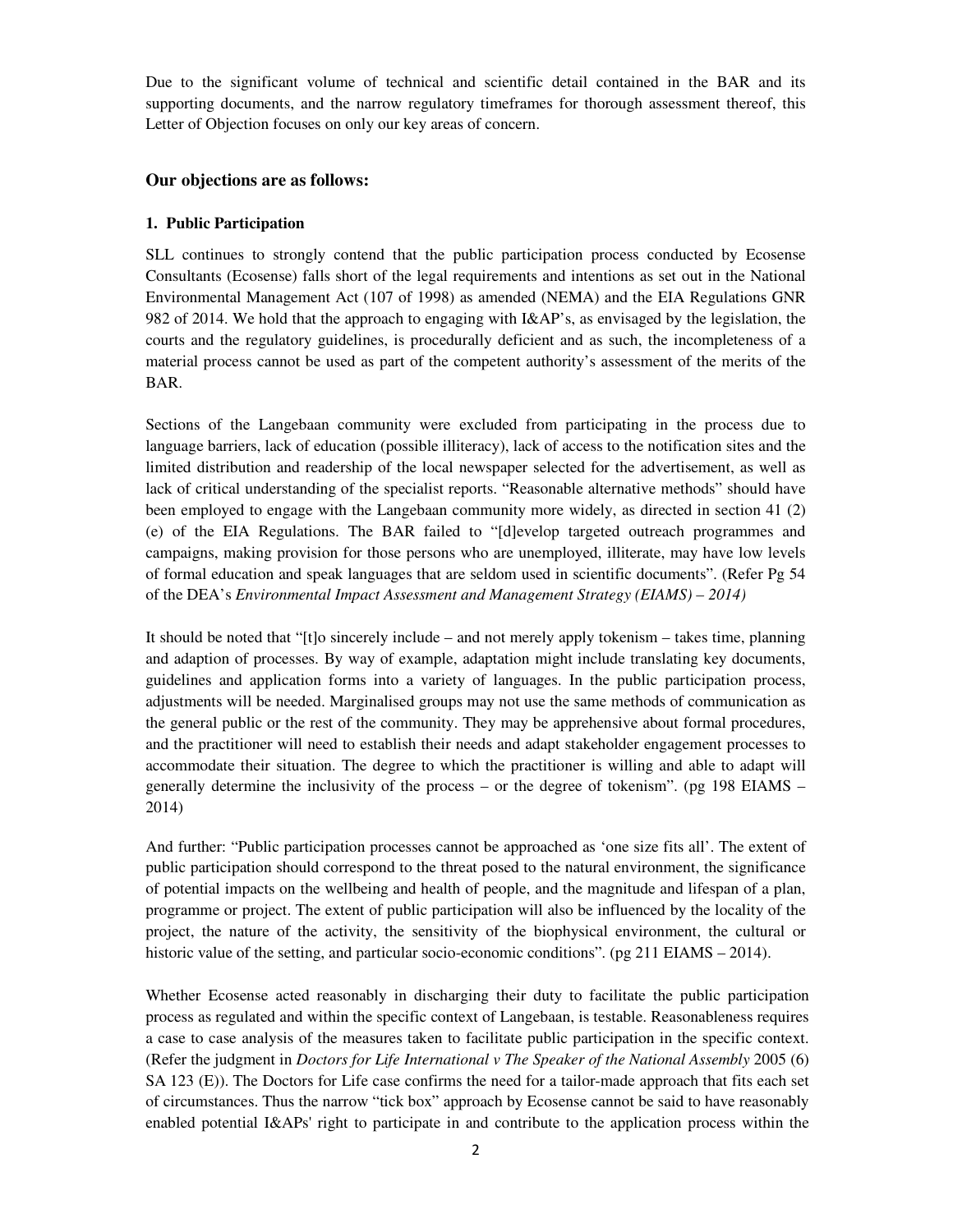context of Langebaan's demographics.

Further, the judgment emphasised that in order for the public to fully participate they must be capacitated to do so with the requisite degree of knowledge of the proposed activity. As such, Ecosense should have facilitated a broader, more imaginative and inclusive approach to public participation, to ensure that I&APs were able make informed appraisals about and fully participate in the project proposal.

It is clear from the Comments and Responses report (Appendix F of the BAR) that the responses are heavily weighted towards those I&APs and stakeholders who are socially and economically capacitated. Ecosense's approach to the Public Participation process has resulted in a significant exclusion of members of the socio-economically marginalised community, who nevertheless have a material interest in proposed developments that are likely to impact the town of Langebaan and value to add in the decision-making process.

In support of the above:

- 1. Tourism is a critically important economic contributor to the town of Langebaan. This fact is unambiguously recognised and strategized in the Saldanha Bay Municipality's Integrated Development Plan (IDP) 2012 to 2017 and the Draft IDP 2017 to 2022. There is no evidence in the BAR, nor in their selection of print media for notification, which Ecosense attempted to research the demographics of the town of Langebaan. This enquiry would have made it clear that as a popular tourist and holiday destination, a high percentage of Langebaan's home owners do not live permanently in Langebaan and therefore would have been excluded in the stakeholder and I&APs engagement process (advertisement placement, notification sites,) as detailed in pgs 8 and 10 of Appendix F of the BAR,.
- 2. What credible information did Ecosense use to determine that the Weslander was the most appropriate newspaper in which to notify residents of Langebaan? Did Ecosense request the Weslander's demographics and compare these with Langebaan's demographic profile to establish a suitable fit.

Refer Appendix 2 Weslander Newspaper Demographics: 78% the target readership fall into the Living Standards Measure (LSM) of 6 to 8, with an average monthly income of R7 495. Did Ecosense establish that this average income is congruent with that of the community of Langebaan? Further, approximately 55% of Langebaan's community is classified white (Refer Appendix 3 Langebaan Demographics), but 87% of the Weslander's readership is classified coloured. SLL therefore argues that the Weslander newspaper was not an "appropriate newspaper in terms of accessibility" for Langebaan's potential I&APs. (Section 41.1 (c) Public Participation Guidelines (2012) GNR 807).

As such, the legal requirement contained in section 40 (2) (d) of the EIA Regulations (2014), (hereinafter referred to as the EIA Regulations), that the public participation process "must provide access to all information…and must include consultation with all potential, or, where relevant interested and affected parties" has not been fulfilled to its logical extent. If indeed Ecosense had intended to elicit de facto engagement with a broad spectrum of Langebaan's residents, as envisaged under law, they would have also placed notification in a regional or national newspaper.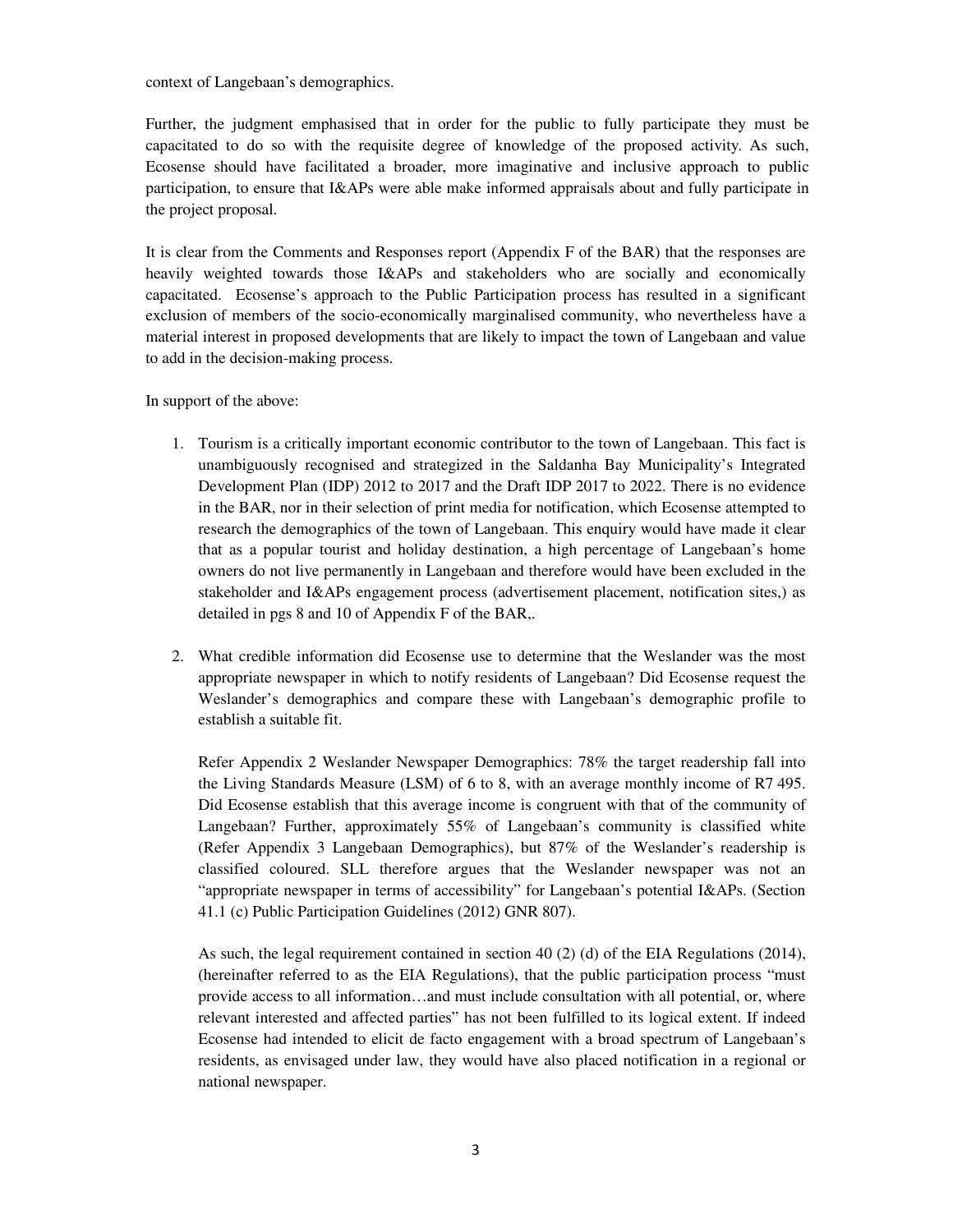- 3. Pg 9 Appendix F of the BAR refers: It is clear that notification placement was biased towards those having access to the Saldanha Bay area. From the photographs depicted, it appears that the only notification placement in Langebaan was at the Langebaan Yacht Club (Figure 5). Other notification placements in more accessible public sites in Langebaan that would have attracted a broader, more representative group of the Langebaan community.
- 4. What "reasonable alternative methods", as required by section 41 (2) (e) (iii) of the EIA Regulations, were used to ensure that those home owners who do not live permanently in Langebaan, and are therefore disadvantaged in their ability to participate, were informed?

What "reasonable alternative methods" were used for those potential I&APs who may be illiterate, or who have "any other disadvantage" in being able to participate in the public participation process as per section 41 (2) (e) (i) – (iii)? The Public Participation process explicitly requires that I&APs are not only given access to relevant information with regard to a proposed activity, but are able to comprehend such information. I&APs must have both access to the information and the opportunity to interrogate the meaning to ensure that all aspects, and therefore impacts, of a proposed development can be critically evaluated. What attempts then were made by Ecosense to engage those from the socio-economically marginalised community, to test for understanding of the intention of the proposal as advertised, so that those I&APs could adequately and meaningfully engage and contribute? The language used in the notification of the proposal is inherently alienating, especially for those who are poorly educated.

Consultation is clearly contemplated in the preamble to NEMA and in section 4(f)). The guidelines for interpretation of the wording of the Act require that interpretation "is consistent with the purpose of this Act" (section 1 (3)). Measured against this requirement, Ecosense failed to facilitate an inclusionary process, by removing all barriers to full involvement by potential I&APs, so as to engender understanding and thereby promote active participation and contribution by the potential I&APs. As a result thereof, small scale and artisanal fishers, who live in Langebaan and have made a livelihood from the Langebaan waters for generations, were not consulted with regard to the site location and impact of the project proposal. If this had been done, it would have been clear to Ecosense that during the summer months, the areas traditionally fished by this community include the area proposed as a site locality. (Refer the marked map of Appendix 4 Summer Fishing Area of Small Scale Fishers).

Section 41 (6) (b) of the EIA Regulations refers. Given the socio-economic diversity of the area, the material fluctuations of the Langebaan population during weekends and holidays, and the complexity and volume of the technical and scientific aspects of the proposal under consideration, additional, more accessible public participation measures should have been implemented e.g. advertisement placed in a regional newspaper; use of radio in local languages; public open day held in a venue within the economically marginalised community; engaging with recognised community leaders.

Of specific relevance: The DEA Sector Guidelines set out recommendations for the public participation process and include that the process "...must make provision for different languages of I&APs. In addition, appropriate communication tools must also be employed. In communities where literacy is an issue, a means to obtain or record verbal submissions should be implemented". (Pg 66). The Guidelines also recommend that the EAP enable I&APs to access skills to assist them to understand highly technical matters relating to environmental risks. (Pg 67). And further, that "translators and interpreters must be used where necessary", as well as "involving community leaders and community associations to facilitate more effective participation". (Pg 66). Whilst these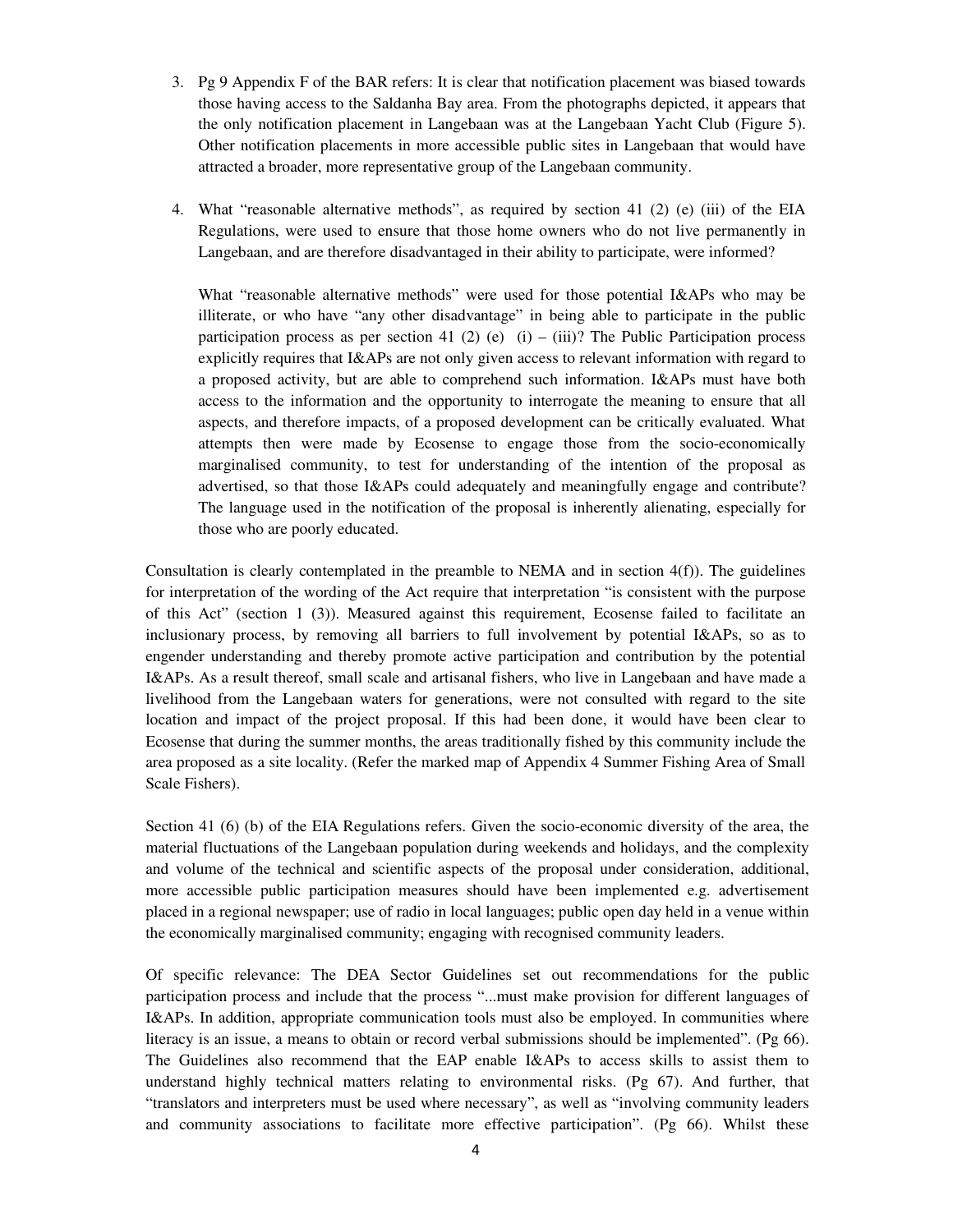Guidelines are not mandatory, section 41(2) of the EIA Regulations (2017) requires that the EAP *must* (author's emphasis) take into account any relevant guidelines applicable to public participation.

 How then is the Langebaan community's voice to be heard by the competent authority in the decision-making process if public participation in the current context has been inadequate and exclusionary by its very nature? The requirements under section 41 of the EIA Regulations therefore cannot be said to have been reasonably discharged by Ecosense.

In addition and relevant to our position on the Public Participation process conducted by Ecosense:

- 1. Despite a request for access to a report of the assessment of monitoring data from the trial cages, to date we have not received any such report. (Refer Appendix 5 Email Request to Ecosense). How selective was the process with regard to the type of monitoring conducted and with regard to the submission of data to DAFF? What does the full assessment of the full data show? Has this data been independently assessed? The findings of the trial cage monitoring must be regarded as essential information for assessment of the project proposal, without which the I&APs cannot fully participate in, or contribute to, assessment of the merits of the proposal.
- 2. Pg 2 Appendix F of BAR *"Public participation after application submission"* refers. It is opportunistic and disingenuous of Ecosense to use the television coverage of the proposed ADZ (Fokus and Carte Blanche) to attempt to augment the extent of their exposure of Molapong's aquaculture proposal. The referral in the BAR could well engender the sense that Ecosense was in same part involved in securing this media exposure and in the programme content. The programme coverage was initiated by SLL to bring awareness of the viewership of said programmes to the application for the ADZ, as proposed by DAFF. Ecosense did not play a part in the process at any stage. Further, said television exposure occurred far along the application pipeline for both the ADZ as well as Molapong's proposal, effectively inhibiting the involvement and contribution by new I&APs.
- 3. Allegation of an attempt to unduly influence I&APs:

SLL notes with concern the following possible impropriety in the stakeholder engagement process, as it may have bearing on the transparency, influence and fairness thereof. Langebaan resident Solene Smit, a well-known community leader and Chairperson of Coastal Links (Langebaan), a national small-scale fishers association, alleges that a representative of Viking Aquaculture contacted her telephonically, post her interview with Carte Blanche in which she expressed her opposition to aquaculture development in Langebaan's waters. Solene alleges that the Viking representative, one "Sharon", offered (unsubstantiated) shares in Viking Aquaculture to Solene and requested that she extend this offer to an additional 70 women from the community, which Solene declined. Solene is prepared to attest to this incident in a sworn affidavit.

SLL would like to know if Molapong/Ecosense had knowledge of, or involvement in, the alleged offer from Viking Aquaculture, their parent company and if so, what such offer was intended to achieve.

# **2. The Precautionary Principle**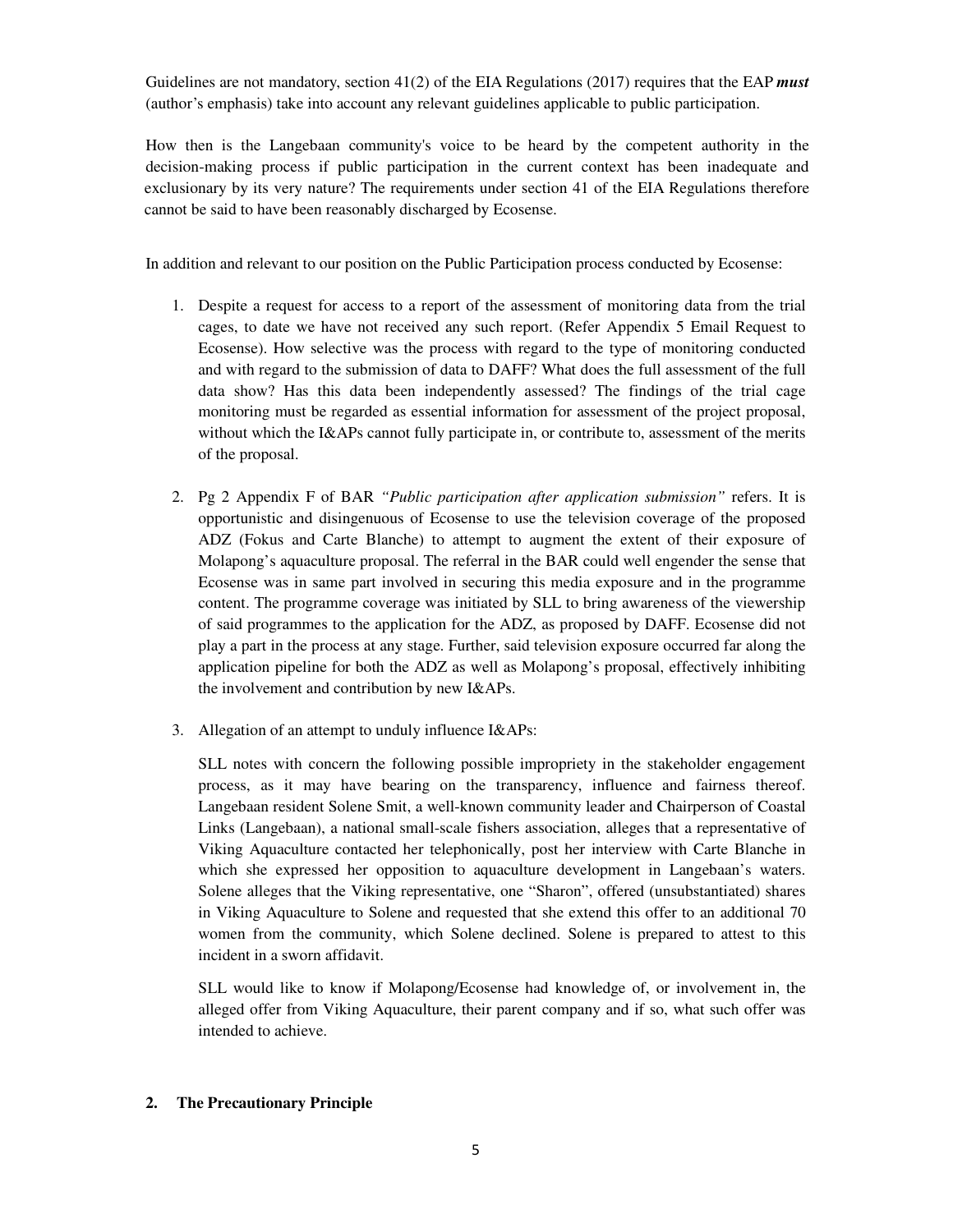Refer pg 3 BAR Process Overview. SLL challenges the assertion by the Applicant that a conservative approach has been taken and that the precautionary principle has been applied with regard to this proposal.

The application of the precautionary principle is critically relevant in considering this proposal, as the development is scaled over a narrow 5 year period in conditions as yet untested with regard to the impacts of commercial scale aquaculture and in a site locality acknowledged as having a threatened ecosystem. SLL contends that a comprehensive socio-economic and ecological long-term prediction to assess the probability and extent (cumulative) of identified risks occurring should be a preauthorisation condition, as the scope and scale of the proposal will have a significant bearing on sustainable development for the town of Langebaan and the ecosystem support services of the Langebaan lagoon and bays.

The applicant proposes an expansive range of largely reactive mitigation measures (refer the EMPr Appendix H of the BAR). SLL strongly contends that the number, complexity and associated costs of mitigations identified to reduce and preferably prevent impact are impracticable, unrealisable and rely too heavily on self-regulation. Further that the technical skills and competencies in order to effectively comply with the monitoring of operations of mitigations proposed, are lacking.

The NEMA principle relating to sustainable development requires that "*a risk-averse and cautious approach must be applied which takes into account the limits of current knowledge about the consequences of decisions and actions (the "precautionary principle")* (Sections 2(3) and 2(4)(a) 2.1.4.)

The precautionary principle therefore cannot be said to have been applied if there clearly are gaps in scientific knowledge critical to the ability to assess the merits of the application. An apposite example of such scientific uncertainty is the current disparity in the views of scientists regarding the cause-andeffect relationship between the waters of the bay and the lagoon and the potential for organic waste to be dispersed to the eco-sensitive lagoon system. At the  $22<sup>nd</sup>$  May Focus Group meeting, (pg 22) Appendix F of the BAR), Grant Pitcher, scientist on behalf of DAFF, stated that "none of the bottom water body should mix with the Langebaan Lagoon water"

This assessment is contradicted in the findings in the long-view assessment of the bay's waters by the Saldanha Bay Water Quality Forum Trust (SBWQFT). (Refer *The State of Saldanha Bay and Langebaan Lagoon (SOB) 2014-2015 and 2016, Technical Reports).* Dr Barry Clark, scientist at SBWQFT and one of the authors of the SOB holds that " [o]ur temperature monitoring data and that which has been collected historically (see SOB report) shows very clearly that the Bay is not stratified at all in Winter (May-Sep – big yellow circle on the graph below) as evidenced by the lack of separation between the temperature at different depths (different coloured lines – blue is surface, green mid water, red is bottom) on the graph below. Stratification (evident where there is a big separation between the various coloured lines on the graph below) also breaks down completely at intervals during spring/summer/autumn (once or twice per month – small yellow circles on the graph below – where red and blue lines are close together). These are the "overturning events" that Pedro refers too. Furthermore, much of the detritus that accumulates on the substratum below the cages will be mobilised (re-suspended into the water column) in winter when waves are typically larger when there is no stratification in the water column which means this material can easily be transported directly into the lagoon by tidal currents!" (Appendix 6 Email Correspondence re Stratification of Water.)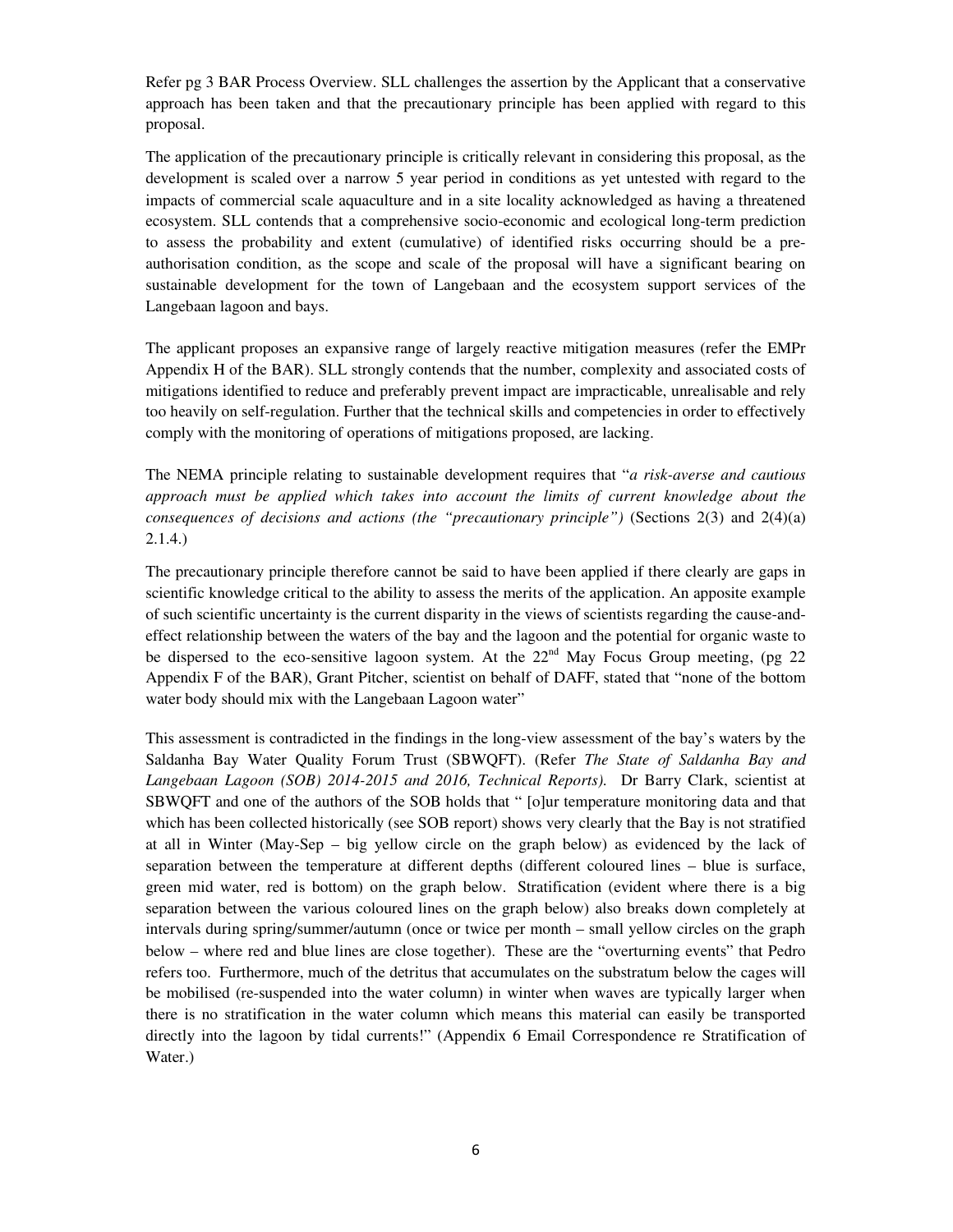In this context, compliance with the preventive and precautionary principles means that, at the very least, this project should not be permitted, as it poses a risk of irreparable harm to the lagoon ecosystem, and the socio-economic environment.

Further, there is nothing in the BAR to assure the I&APs that climate change adaptations and mitigations have been built into the assessment of impact of the project proposal in support of the overwhelming scientific evidence of climate change impacts. "There is also evidence that the sea level is rising around the South African coast. With the rise in sea level and a possible increase in the frequency and intensity of sea storms, the South African coastline is expected to experience more intense and more frequent extreme weather events; increased saltwater intrusion and groundwater tables; greater tidal influence; increased flooding, with greater extent and frequency…" (*Oceans facts and futures: Valuing South Africa's ocean economy – WWF Report 2016)* 

#### **3. Socio-economic considerations**

The BAR fails to provide a comprehensive cost-benefit analysis of the proposed development in relation to the current and future socio-economic landscape of Langebaan, thereby preventing an objective evaluation of the "need and desirability" of the project, in support of the legal requirement. (Section 3 (1) (f) EIA Regulations). The DEA's 2017 Integrated Environmental Management Guideline on Need and Desirability (IEM Guideline) requires a development to be *simultaneously* "ecologically sustainable and socially and economically justifiable" (Pg 7 IEM Guideline).

Appendix F pg 80 point 31.2.1: We strongly dispute the assertion by Ecosense that a "comprehensive feedback" regarding the socio-economic aspects of the Molapong project was given at the Focus Group meeting held on May  $22<sup>nd</sup>$  2017. The report of such meeting refers – Appendix F pg Section 4.1. The feedback from Ecosense fails to comprehensively address the distinct character of Langebaan, its major source of job creation, its demographics, the state of its current and planned economy and how these will be impacted by the proposed development. The long discourse on the company's human capital management strategies fails to add any value to the consideration of Langebaan's future (refer Appendix F point 31.2.2 pgs 80 **-** 81). This red herring attempts to draw the competent authority's attention from an important fact: That at the originally proposed full production of 5000 tonnes, the number of jobs estimated would be an insubstantial 70, weighted towards unskilled labour. As the tonnage has been revised down to 2000 tonnes since the said Focus Group meeting, are we to assume that the estimated job creation has been further reduced? In stark contrast, the proposed development threatens to collapse a de facto viable, high growth tourism industry, creator of 1000s of multi-skilled jobs, with robust employment creation opportunities in indirect industries and services. The unindustrialised lagoon and its vistas are the indisputable primary tourism drawcard for Langebaan.

Pg 29 of BAR Section D Need and Desirability – 2 (a): The BAR fails to weight job creation potential and the socio-economic opportunity of a development in the greater context of the socio-economic environment impacted by such development i.e. Langebaan. It appears from the BAR that Ecosense has been highly selective in their socio-economic impact consideration in order to persuade the decision-maker that the development will meet the stated objectives of Operation Phakisa. The fact that the proposed aquaculture enterprise is likely to precipitate considerable job losses in the tourism and hospitality industries and constrict the booming property development and investment sector, has not been considered by the applicant. Further, selective extraction of information from the regional and municipal IDPs is deliberately misleading as it cannot be assessed in the broader strategic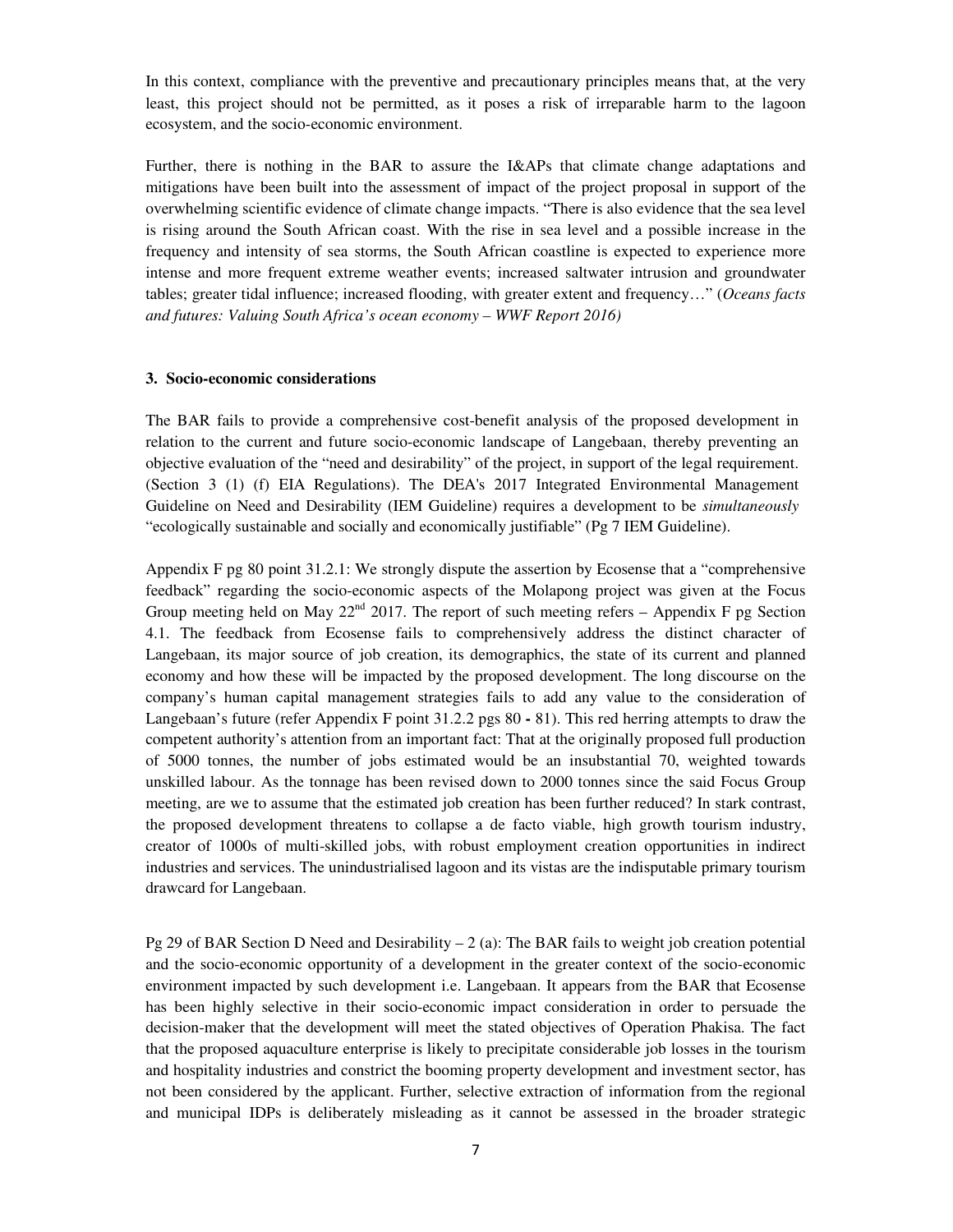plan/framework for the town of Langebaan. Although Ecosense does "not dispute the distinguishing characters of the two towns" (Appendix F pg 80 point 31.2.1), they nevertheless avoid conducting separate socio-economic impact assessments of the two towns. Both Saldanha Bay and Langebaan will be impacted by the proposed aquaculture development, but likely with different outcomes. Albeit that both Langebaan and Saldanha Bay fall under the Saldanha Bay Municipality, the two towns are materially distinct in their character, their economy, their social diversity, population size and their physical settings. Saldanha Bay has a well-developed industrialised footprint, whereas Langebaan has negligible industry, but a mature, vigorous and regionally important tourism sector.

We contend that Ecosense pays lip service to its declared "appreciation of Langebaan's sports and tourist value". (Appendix Pg 81 point 31.2.2.). By persistently conflating the two towns' socioeconomic landscape under the municipal description "Saldanha Bay" throughout the BAR, a more thorough scrutiny of the unique distinguishing features and attributes of Langebaan and therefore, the scale of the potential impact of the development on the town, is conveniently avoided by Ecosense. Ecosense's "one size fits all" approach to the socio-economic aspect will prevent an objective assessment by the competent authority in the decision-making process.

BAR Pg 30 point 5 refers: We refute that Langebaan "needs" the development. It is not a societal priority in the context of Langebaan. Indeed, the project proposal is a material threat to the current robust, high growth tourism economy of the town. Therefore, we assert that in the specific local context the development is indeed inappropriate, and further, it will not achieve the Operation Phakisa national goals, as stated, of food security and job creation.

Whilst food security is a critical national priority, in the context of the Langebaan community, it is a fallacy that should be discredited. Of concern is that the proposed aquaculture development will in fact reduce food security for the local subsistence and small-scale fishers. (Refer Section 1 Public Participation above and Appendix 2 that shows the map of small-scale fishers area of operation).

Further, wide-scale job losses from the likely collapse of the current flourishing Tourism sector of Langebaan will further reduce food security. The trade-off is nonsensical and unsustainable. (Refer FAO *Sustainable fisheries and aquaculture for food security and nutrition. A report by the High Level Panel of Experts on Food Security and Nutrition of the Committee on World Food Security, Rome 2014).* 

The SLL therefore contends that the proposed project threatens to materially compromise a vibrant economy with high growth potential. "While the financial viability considerations...might indicate if a development is "do-able", the "need and desirability" will be determined by considering the broader community's needs and interests as reflected in an IDP, SDF and EMF for the area, and as determined by the EIA" (Refer pg 8 of the National Framework for Sustainable Development 2008). The Integrated Development Plan (IDP) for Saldanha Bay Municipality (2017 – 2022) indicates that the commercial services sector (which includes, inter alia, hospitality services in which Langebaan is heavily invested) has shown consistent growth over the past decade and is growing at a faster rate than the overall Municipality's average rate (Pg 43 of IDP). The SLL therefore argues that there is far greater potential for job creation within Langebaan's current economic structure than within that of the proposed ADZ.

NEMA requires that the "best practicable environmental option" is considered i.e. "the option that provides the most benefit and causes the least damage to the environment as a whole, at a cost that is acceptable to society, in the long as well as in the short term". (Section 2 (4) (b) of the NEMA). In this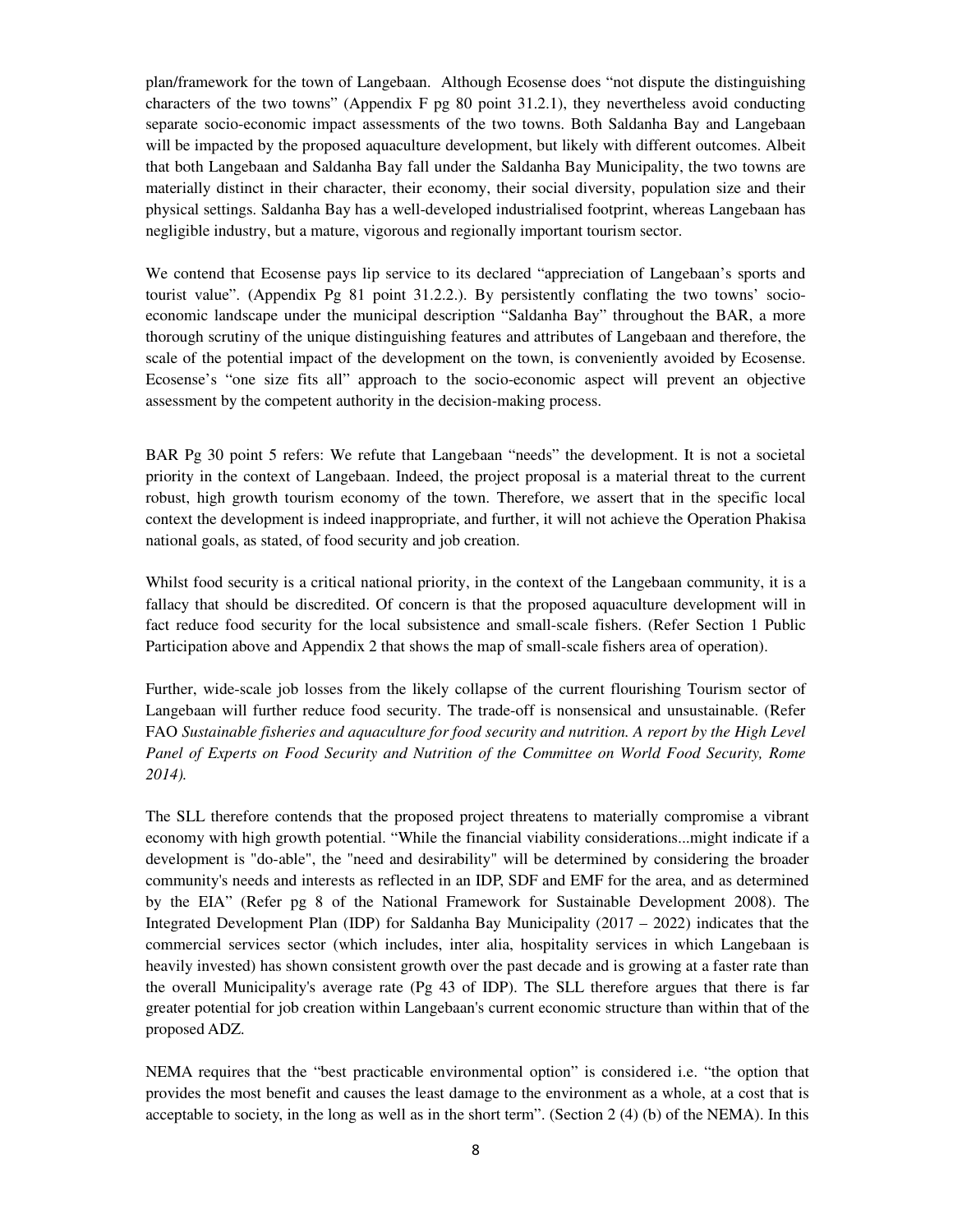context then, how does the proposed project promote the protection of the current ecological capital of Langebaan's waters in a manner that sustains the local community, without compromising the ability of the current and future generations to meet their own needs? (Refer to the National Framework for Sustainable Development).

Sea-based aquaculture in the bay waters of Langebaan cannot co-exist with Langebaan's current socioeconomic environment without a significant cost to Langebaan. Nothing in the BAR indicates that the benefits of the project as promoted therein can in any way compensate for the socio-economic losses that will be experienced by the Langebaan community.

The BAR fails to consider that Langebaan's residents, business owners, sporting associations, the Hospitality and Tourism sectors and visitors regard the entire body of water along the shoreline as the Langebaan Lagoon. The lagoon shares the waters of the bays as one unbroken system – coordinates and different names do not change this irrefutable fact. And whilst the site locality of the proposed aquaculture development falls outside of the coordinates of the MPA and RAMSAR site, as an unbroken body of water, the assessment of the proposed development must take into account that the entire area is likely to be impacted on a socio-economic and ecological basis. An attempt to compartmentalise the waters of the lagoon and connected bays suggests a deliberate avoidance of the EAP's responsibility to undertake a full interrogation of impact.

Services and Tourism are high growth sectors, outperforming manufacturing sectors in terms of job creation (Refer Saldanha Bay Municipality IDP 2012 to 2017). Langebaan Tourism has provided the following top-line employment figures for the sector for 2016: Approximately 2000 permanent jobs and 750 part-time (seasonal) jobs in 2 hotels, 2 resorts, 95 guest-houses, 1150 holiday home rentals – a total of 9500 beds – and 55 eateries. Further, it is estimated that the various water-sport clubs and businesses currently support 161 permanent jobs. (Source: Langebaan Tourism)

A thorough socio-economic assessment, to enable an objective evaluation of the project proposal, should also interrogate the employment figures for Langebaan's construction industry which is experiencing high growth levels due to the desirability of the town, both as a residential and holiday destination. This has not been done by the EAP.

We note with interest the findings by the Minister of Environmental Affairs in the (successful) appeal against the EA issued to DAFF for the Algoa Fish Farm development (Reference: LSA138222 – 18 August 2015), that required the applicant to submit "[a] detailed analysis of the projected revenue and employment opportunities likely to be created by the proposed project, measured against the perceived loss in revenue and employment opportunities as a result of the proposed project…" (Pg.4, clause 4.2.2).

It is also relevant to our objection that the guideline for EIAs from the Department of Environmental Affairs (DEA) states that "[w]hen considering how the development may affect or promote justifiable economic and social development, the relevant spatial plans must be considered, including Municipal Integrated Development Plans (IDP), Spatial Development Frameworks (SDF) and Environmental Management Frameworks (EMF)". (Pg. 4 DEA (2017), Guideline on Need and Desirability). And further, "[w]hat is needed and desired for a specific area should primarily be strategically and democratically determined beyond the spatial extent of individual EIAs (Pg 7.). We contend the project proposal fails to adequately account for these plans and that the BAR is highly selective in its use of information provided in such plans.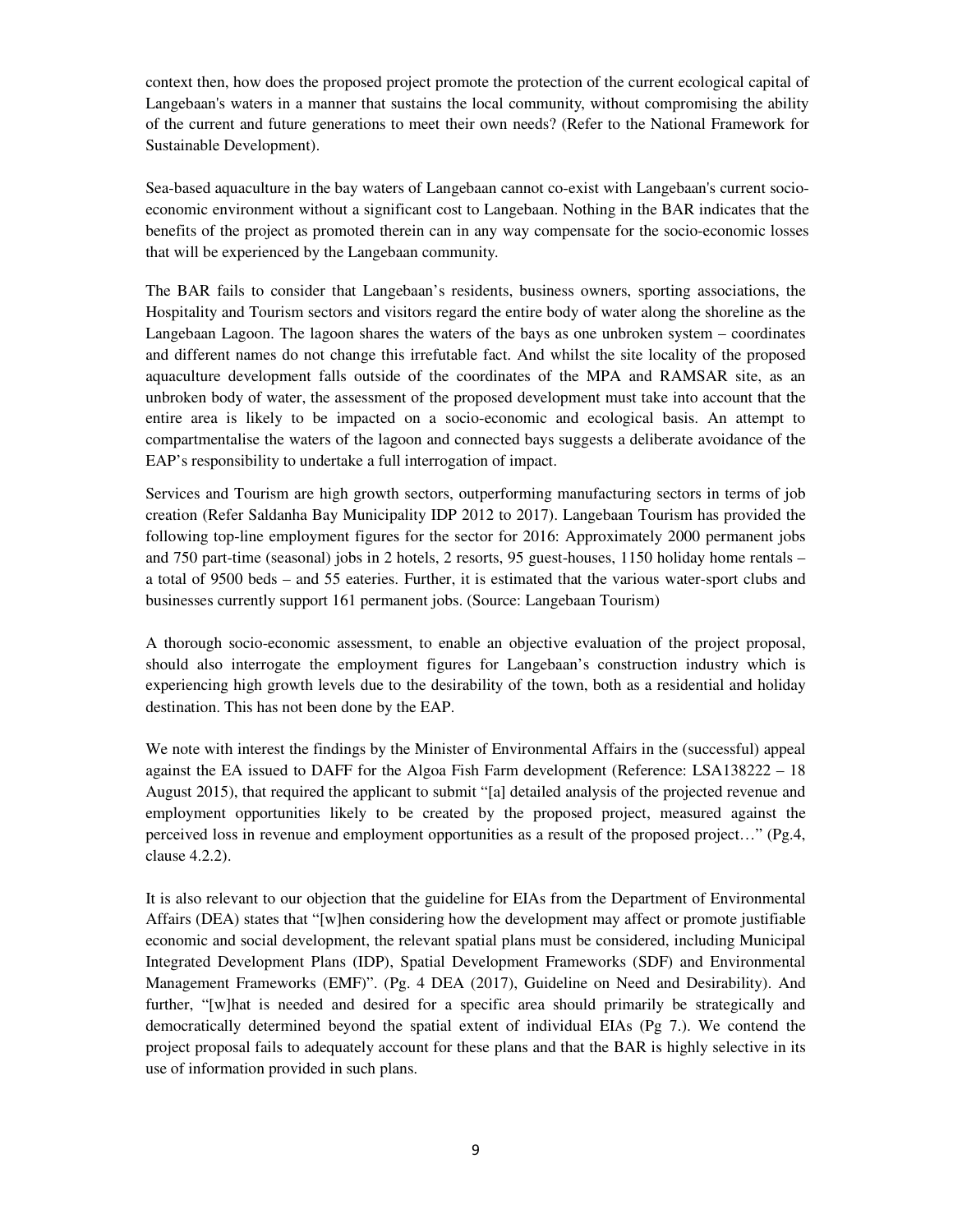It would be counter-productive and misleading to deny or down-play that the economic contribution of the tourism and related service industries in Langebaan is inextricably linked to the natural, nonindustrialised lagoon, largely unrestrained lagoon and bay access for water-sports and activities and the surrounding ecological integrity i.e. Langebaan has a high value natural sense of place. The Molapong proposal threatens these key attractions and attributes which is likely to precipitate a significant erosion of a currently healthy, growing, sustainable economy.

### **4. Visual Impact Assessment**

It is an unsubstantiated over-reach for Ecosense to suggest that "residents and visitors to the area may consider the project to be congruent with the marine environment" (Pg 82 point 31.2.2.Appendix F of the BAR), particularly as no interrogation of Langebaan's Tourism and Hospitality industries has been conducted by the EAP.

In support of our objection thereto and germane to a visual impact assessment of Langebaan "[i]f there is an existing strong nature sense of place, … an ocean activity in close proximity to the coastline within foreground views would impact and dominate the sense of place. As the area is an important beachfront tourist destination and lagoon and wilderness vista, the sense of place is a vital component of the local tourism economy and as such the current landscape context needs to remain the same." (Refer VRM AFRICA - *Draft Visual Impact Assessment: Proposed Eastern Cape SEA-Based Marine Aquaculture Development* - May 2013)

We contend therefore that the EAP's visual impact assessment is both linear and superficial in its consideration and fails to account for the disparate "character" and visual distinction of the two Saldanha Bay Municipality's towns, as argued above.

Further, the BAR fails to consider the visual impact of the project proposal within the broader Western Cape Provincial spatial development framework. Of particular note: "If not appropriately managed, coastal development pressures, especially around sensitive estuarine habitats, present a real threat to the ecological integrity, landscape quality and tourism value of the Province's coastal assets. (pg 45 *Western Cape Provincial Spatial Development Framework Final Report* (PSDF) - March 2014).

In addition, "[a] strong sense of place and quality environments within settlements at all scales is increasingly recognized as an essential dimension of sustainable settlement. This relates to the economic potential associated with tourism, attracting skills into the service and knowledge economy, as well as the wellbeing and dignity of communities of all income groups". (pg 74 PSDF 2014).

It is clear from the Molapong locality sites and the type of fish farm structures proposed that this development will be highly visible to many residents and visitors on land as well as those who use the lagoon and bays for recreation. Nevertheless, the scope of the BAR conveniently side-steps this responsibility to fully interrogate the visual impact of the proposed development. This material gap indicates a lack of appreciation of the unique topography of Langebaan and the value of this appeal to investors and tourists.

Currently there are few and immaterial visual disturbances experienced by Langebaan residents from the existing aquaculture operations, as most are hidden from view in the Saldanha Bay harbour. The importance of the Cape West Coast Biosphere Reserve and the three Marine Protected Areas in the Langebaan Lagoon are internationally recognised and regulated as areas of high conservation value. The Langebaan lagoon is rated nationally as a "biodiversity hotspot". The undisturbed natural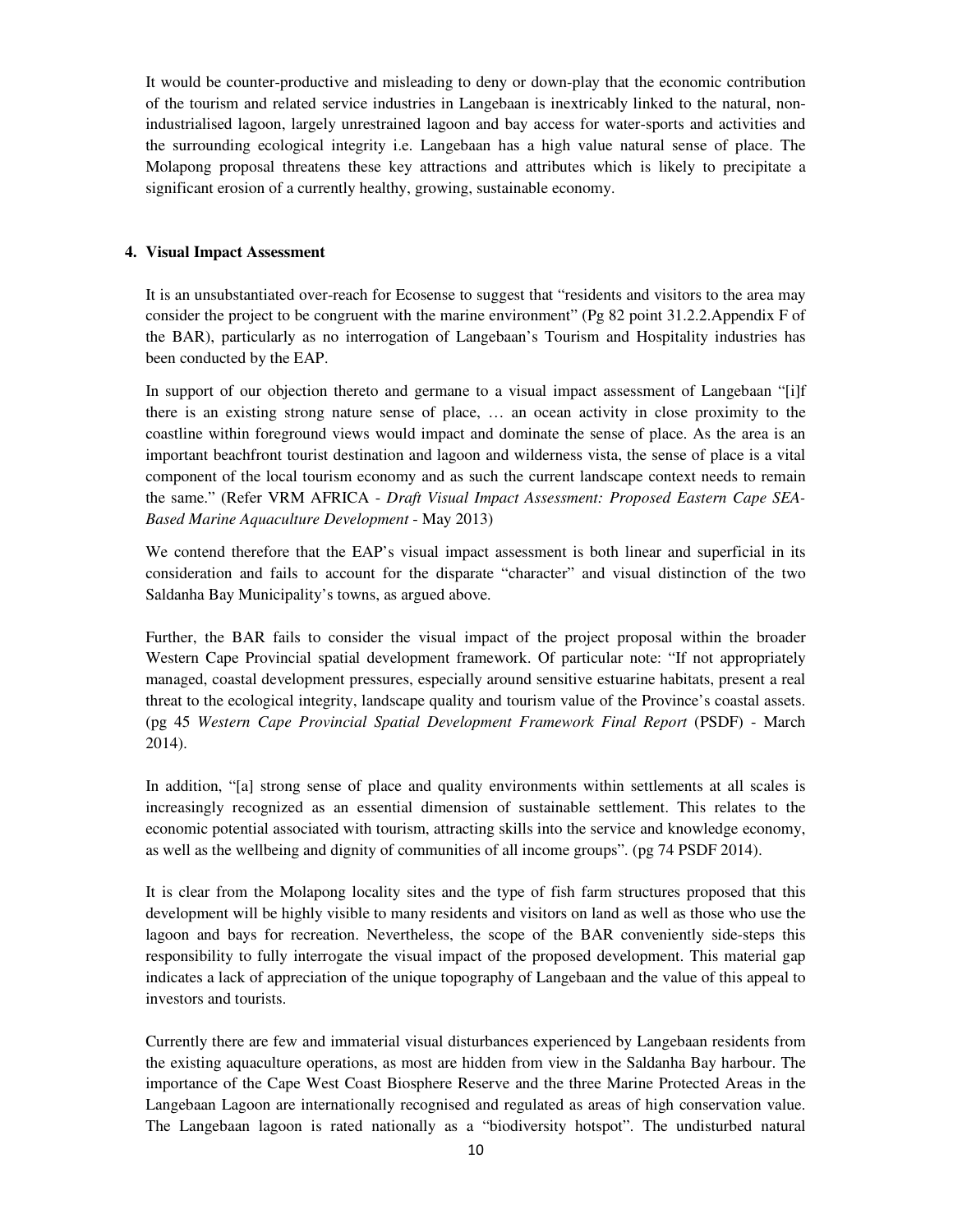integrity of these areas is a major contributor to sense of place and visual quality. Hence, the visual resource value of the residential areas in close proximity to the proposed development is rated as being high. In contrast, much of the town of Saldanha Bay has an industrialised landscape.

Whilst the proposed development in Big Bay will be less visible to residents and holidaymakers in the Langebaan town itself, the uninterrupted long-range views that many such residents currently enjoy (e.g. Myburg Park), and the very same lagoon and bay view aesthetics that have attracted them to invest and settle in the area, will be irrevocably impaired by the industrialisation of their outlook.

"To maintain and protect the natural character values of the coastal environment fish farming activities should avoid high visual audience areas where close views are gained" (Pg. iii. Natural Character and Visual Impact Assessment of Potential Finfish Farming Development (for the Waikato Regional Council). Bernard Brown Associates Ltd. May 2008)

This specialist assessment is supported by the Minister of Environmental Affairs in the Algoa Bay Fish Farm authorisation appeal. The Directorate: Appeals and Legal Review conducted a site visit in 2015 to an existing aquaculture farm in Saldanha and found that "… this facility was situated a long distance from tourist facilities and outside of public scrutiny. In many ways, it is an ideal location for a floating fish farm". (Pg. 7. Clause 4.6.6). The finding clearly recognises the negative visual impact of fish farms and the need to avoid same.

### **5. Ecological Impacts**

We are gravely concerned that the mitigation measures recommended in the BAR do not adequately address the myriad site specific risk potential, especially with regard to (but not limited to) carrying capacity, water contamination, site specific hydrography over time, tide movements and variations of the lagoon and bay system over time, post production rehabilitation, the independence and frequency of oversight management, the bias of experts, scientific uncertainty, lack of quality impact data, biofouling, impacts on local fauna and flora habitats, breeding and migratory paths. However, the timeframes for submission of our objection do not permit a thorough assessment of these important influencers.

"The 2011 National Biodiversity assessment indicated that Langebaan, South Africa's only lagoon ecosystem is vulnerable and recommended that this habitat should not be placed under any additional anthropogenic pressure." (Pg. 51 DAFF Strategic Environmental Assessment – Identification of Potential Marine ADZ for Fin Fish Cage Culture. October 2011)

The Saldanha Bay Municipality's EMF clearly supports our concerns with regard to foreseeable ecological threats: "Big Bay and Outer Bay form part of "Zone 2 – Be Careful" identified in the EMF, as Big Bay is deemed important from a marine ecological perspective, which is deemed likely to increase in importance. Aquaculture is listed as an activity that could be considered for public interest reasons but are likely to have significant negative impacts (scale dependent) in Zone 2".

With this in mind, the scale and type of mitigation factors contained in the BAR to address the identified ecological impact risks of the proposed aquaculture project, are of grave concern. We contend that the probability of proactive and successful implementation of such mitigation measures is unlikely and unfeasible.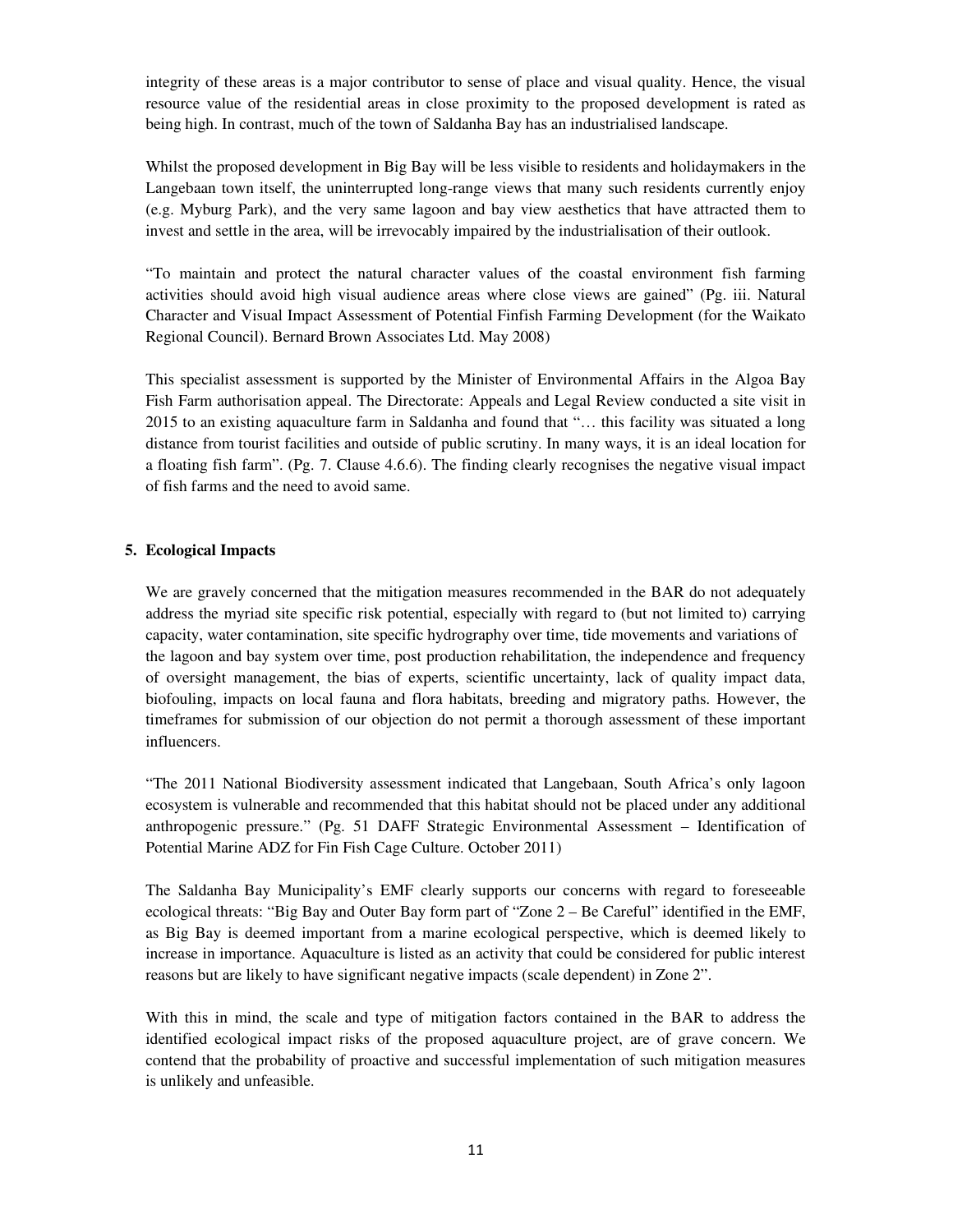Further, sea-based aquaculture is a high risk activity in terms of its potential for irreversible negative impact on the environment in which it is based. How serious must an incident or problem be before the operation is suspended, or closed down? We assert that the Molapong project sites, the scale of proposed farms, the proposed type of farming and type of species farmed will have an untenable deleterious impact on the lagoon and bay systems with minimal potential for ecological rehabilitation. The current mitigation measures recommended in the BAR require a rigorous interrogation as to their site-specific feasibility, and especially in the context of the high ecological value of the lagoon and bay.

### **Specific ecological impact concerns**

Interaction between farmed animals and wild fish:

The mitigation measures recommended in the BAR cannot guarantee that there will be no or insignificant fish escapes and therefore that there will be no impact on wild populations.

"The probability of fish escaping from traditional aquaculture systems is so large that the FAO (1995) stated that a new species introduced to aquaculture will be seen as a new species introduced to the wild, no matter how secure the system is. There is convincing evidence from literature that farmed fish can have a significant influence on the genetic profile of associated wild populations. Given the paucity of data regarding actual population consequences of escaped farmed fish on wild populations…it seems prudent to treat farmed fish as exotic species with potentially negative consequences for wild populations, particularly when the latter are of conservation concern. (Pg. 10. Marine Fish Farming Environmental Impact Information. Marine Finfish Farmer's Association of South Africa (MFFASA) 28 July 2011).

#### Fish Feed:

We require a full explanation as to the composition of the feed to be used for the fin fish and the fishin-fish-out ratio. Does the proposed project plan to use wild stocks of pelagic fish for feed of the caged stocks? If so, are these wild stocks currently under stress, and/or are they currently harvested by subsistence / small scale fishers? How then does this support a key aim of the proposed project which is to support food security needs?

#### Compliance Monitoring and Enforcement:

Appendix H, EMPr of the BAR refers. SLL contends that the success of the monitoring, compliance and enforcement plan is deeply invested in self-regulation by the applicant and as such is likely to experience non-compliance, or selective, or part application of mitigation measures. The current mitigation measures provide an extensive tick-box list, but fail to set out an actionable, proactive plan, independently managed and enforced. DAFF cannot be such independent assessor, as they are the declared promoters of the aquaculture development zone.

 "Aquaculture as an emerging sector has almost no dedicated and specialised extension officers, state vets specialised in aquaculture and research officers at a provincial level and at the national level within the DAFF". (Refer pg 10 Department of Agriculture, Forestry & Fisheries *Aquaculture Year One Review October 2014 – October 2015)*. SLL contends that this paucity of skills, especially for marine based aquaculture, extends to the private aquaculture sector. As such, there is inadequate capacity to ensure compliance and enforcement and this will negatively impact on the quality and consistency of the application of mitigation measures, timeous and appropriate remediation and reporting and follow up.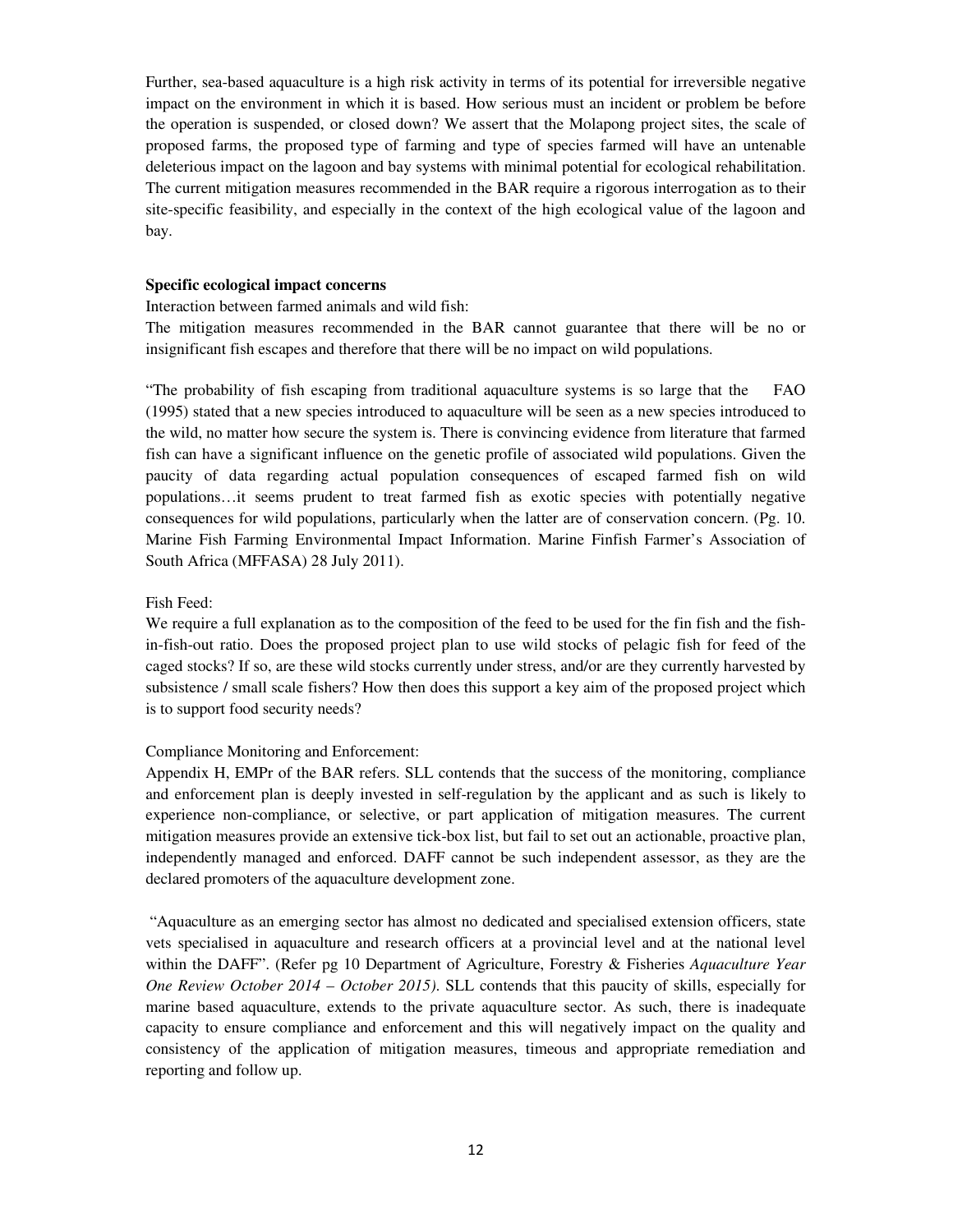There is a robust body of scientific literature and a raft of cases of recent sea-based aquaculture disasters that indicate that monitoring is weak in many countries engaged in aquaculture, including those countries that have had considerable experience and long-term site-specific performance data – both at farm level and for the wider environment. Where it is applied, there is often limited analysis and feedback into farm or sector level management.

It is relevant to note that "[g]eneric mitigation measures are increasingly promoted through codes of practice or standard regulations. It is important therefore that any mitigation measures identified in an EIA do not simply replicate these standard provisions, but rather focus on much more specific siterelated issues". (Refer Pg 14 FAO. Environmental impact assessment and monitoring in aquaculture. FAO Fisheries and Aquaculture Technical Paper. No. 527. Rome, FAO. 2009).

Of particular concern is the current absence of enforceable, clearly elucidated, site and species specific norms and standards for aquaculture farming in South Africa. The sector is governed by various regulatory regimes and various organs of state making the monitoring, compliance and enforcement mechanisms weak. Poor coordination of frameworks poses a high risk of ecological degradation where aquaculture developments are situated. Guidelines exist, but are broad-based, lacking in detail and are not enforceable.

The BAR and EMPr are silent on whether the certification standard (ASC) requires the consideration of socio-economic issues as a qualifying condition. Nor is any information provide that the ASC expressly disallows members to use toxic chemicals, antibiotics, unsustainable and GM feed. Further, does the standard address protocols regarding escapes, non-native species, GM feed and the killing of marine mammals.

Further, the proposed rapid scaling up of the project in a narrow 5 year timespan that will put the application of mitigation measures under considerable (and probably fatal) strain. (pg 10 Appendix H, EMPr of the BAR refers). 5 years will not provide enough of a window for rigorous evaluation of data and appropriate response. (Refer to Appendix 7 Year on Year Tonnage Escalation – 5 year phase-in).

The EMPr does not provide water-tight answers to critical questions, inter alia: How often will monitoring be done? Is this enforceable? How often will monitoring data be sent to DAFF? Is this enforceable? How long does DAFF take to analyse the data and produce a report of the findings? Is there a plan to suspend operations until results are known and remedial action taken? How long after data assessment indicates that there is a threat will the extent and impact of such threat be discerned and remediated? What about cumulative problems? The EMPr provides a legion of mitigation measures but is significantly light on the "how" and the "how soon" of the response.

#### Additional concerns – EMPr Appendix H of the BAR:

Pg 11 – point 1.2.4. Fauna – Ecosense asserts that infrastructure (netting, ropes etc.) being deposited on land has never been recorded during the trial phase. SLL argues that it is unlikely that the applicant was unaware that wide-scale pollution occurred along the shoreline of Big Bay, caused by a storm in June 2017. Infrastructure from a mussel farm (unconnected to Molapong), situated in the water 4 kilometres from the shore, fouled the beaches. On the  $14<sup>th</sup>$  August 2017, the pollution was still evident, despite residents' clean-up efforts. (Refer Appendix 8 Photographs of Paradise Beach and Big Bay Pollution August 2017). The potential for negative impact will be considerably increased if mussel long-line infrastructure is situated closer to the shoreline, as proposed in this application.

Pg 16 point 2.2.5 **-** DEO's responsibilities. Who designates or appoints such an officer? What is the minimum qualifications and experience for said officer, considering that the DEO will need to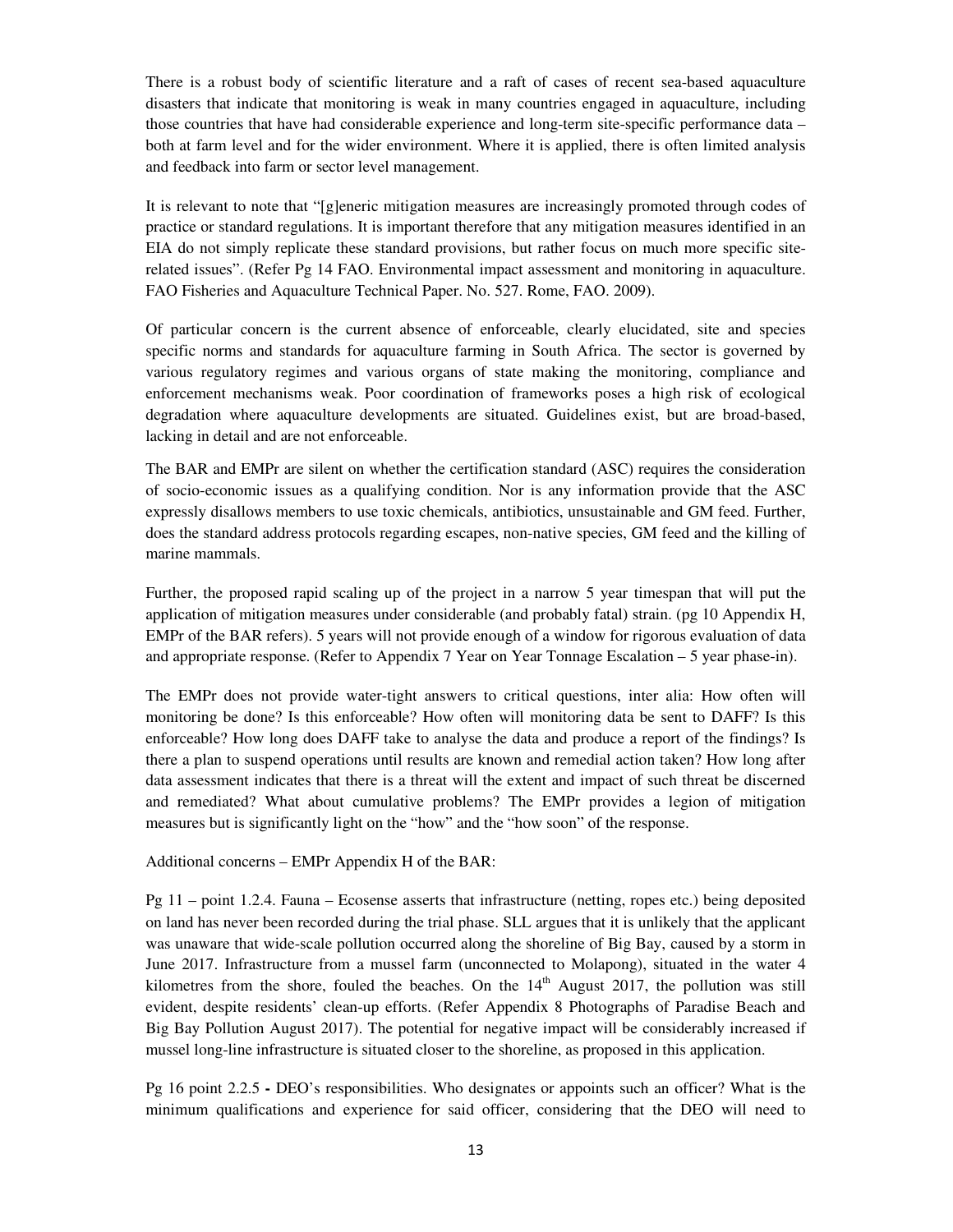respond to a vast variety of ecological threats? Who pays the DEO? How many DEOs will there be, especially as the number of cages and the tonnage escalates? Who reports incidents to the DEO? How often will the DEO be on site to check for non-compliance?

Pg 40: Point 1 of the Table refers. There is an unacceptable risk of mortality of marine mammals and the altering of marine mammal behaviours, as well as the probably knock on effect on other organisms in the food chain as a result. Nothing in the mitigation measures assures a proactive amelioration of this risk. Further, Pg 99 – Actions and procedures to be taken w.r.t. marine animal management: There is no requirement that mortalities need to be reported to the relevant authority, nor is there a structure of penalties in place for such mortalities. Will acoustic deterrents be used for piscivorous marine mammals?

Pg 39, Point 4 - Procedures re Benthic Environment: Cage rotation is proposed if "significant change in the benthic environment". What are the characteristics of a "significant change"? What steps need to be taken, and by whom, to remediate the change and with what prospect of success?

Pg 45, 5.6.1.3 Enforcement point 2. Why will only "serious and persistent repeat non-compliance with specifications of the OEMP shall be reported by the DEO to the DEA case officer…" Who determines what is "serious"?

Pg 45, Point 5: Maximum penalties for repeat non-compliance are nothing more than a light rebuke for what could be a devastating environmental impact and does not disincentivise poor or reckless operational procedures, nor does it encourage greater vigilance. Further, penalties are to be recommended by the DEO or the Project Manager. This suggests that ecological threats may be left unresolved and unreported, due to the financial costs of redress. The severity of an incident and the costs of effective remediation should be assessed by an independent expert.

Pgs 83 and 102 - Decommissioning Requirements. The BAR is extremely economical on detail as regards remediation of the ecology during and post decommissioning. At decommissioning phase, what financial provision is made for an independent assessment of the impact on the ecology as a result of both the operational phase as well as the decommissioning phase? Further, what financial provision is made for a rehabilitation programme with enforceable time-frames and outcomes? At what stage of the project life cycle is the financial provision made for the removal of infrastructure (as detailed on pg 83)? What are the parameters for assessing the appropriateness of the value of the provision for the specific farm? Is this amount inflation-linked? Who assesses whether it is a realistic provision for a potential future event? Will this financial provision be managed by an accounting practice separate from the applicant company or holding company? If decommissioning is required for a liquidated company, what then? The EMPr fails to provide a comprehensive, life-cycle plan for the implementation of the "polluter pays" principle.

In conclusion: As a result of noted unacceptably high risks of irreversible ecological damage, associated with "limits of current knowledge" and too many gaps and inconsistencies in the scientific data, the precautionary principle must apply, as mandated in section 24 of the Constitution and Section  $2(4)(a)(vii)$  NEMA, which requires a risk-averse and cautious approach. This legal requirement therefore demands further wider and far more rigorous enquiry into the risks acknowledged in the BAR, and the effective enforceable management thereof, without which any decision-making process that favours the granting of an environmental authorisation will be procedurally and substantively flawed.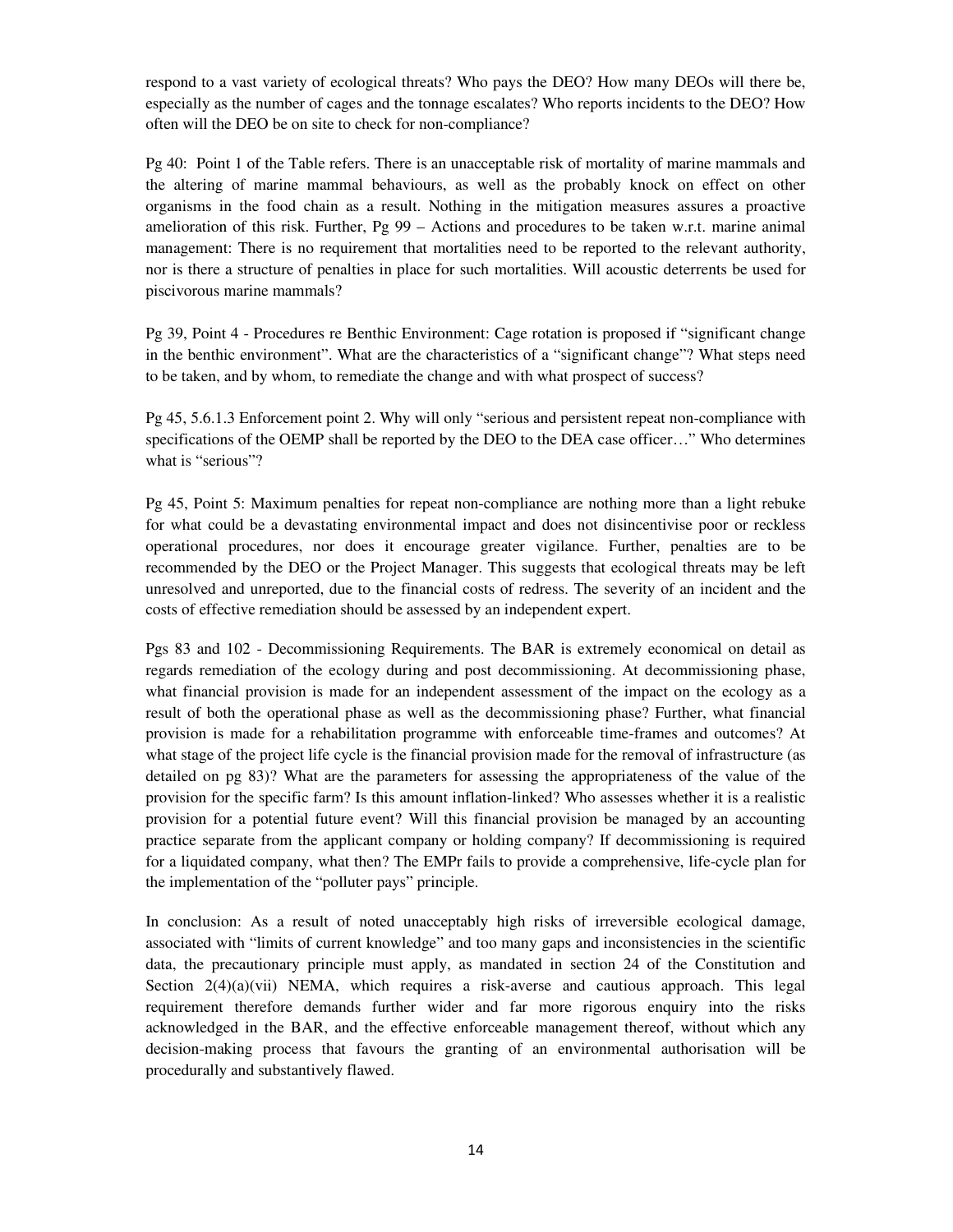We trust that Ecosense will apply its mind to our Letter of Objection in full compliance with the principles and the intention of the NEMA, its supporting environmental legislation and the EIA Regulatory regime.

Please note that all members of Save the Langebaan Action Group (SLL) are registered I&APs and further, that all current members have given SLL proxy to represent them in this objection (proof of letters of proxy on request).

Please ensure that all correspondence with regard to the Molapong aquaculture project is emailed to savelangebaanlagoon@gmail.com

Yours sincerely

Jennifer Kamerman On behalf of Save Langebaan Lagoon Action Group

# **APPENDIX 1: ORGANIC AQUA SUBMISSION**



R45 HERMANUSVLEI FARM, MALMESBURY 7300 Cell: 0818225982 / info@organicaqua.co.za, /www.organicaqua.co.za

**31 March 2017** 

Re: Pollution due to aquaculture projects in a lagoon or harbour - current state of the Macquarie harbour in Tasmania & the Swedish Supreme Environmental Court banning open water aquaculture

To Whom It May Concern

This letter is to confirm that Organic Aqua PTY LTD 2016/179161/07 is a registered manufacturing and wholesaling business specialising in organic water cleaning products for the aquaculture and ornamental fish keeping industries. The products are made from carefully selected 100% natural plant extracts, essences & minerals in South Africa. We provide environmental rehabilitation engineering services with the focus on rehabilitating polluted water due to the harmful impact of aquaculture industries.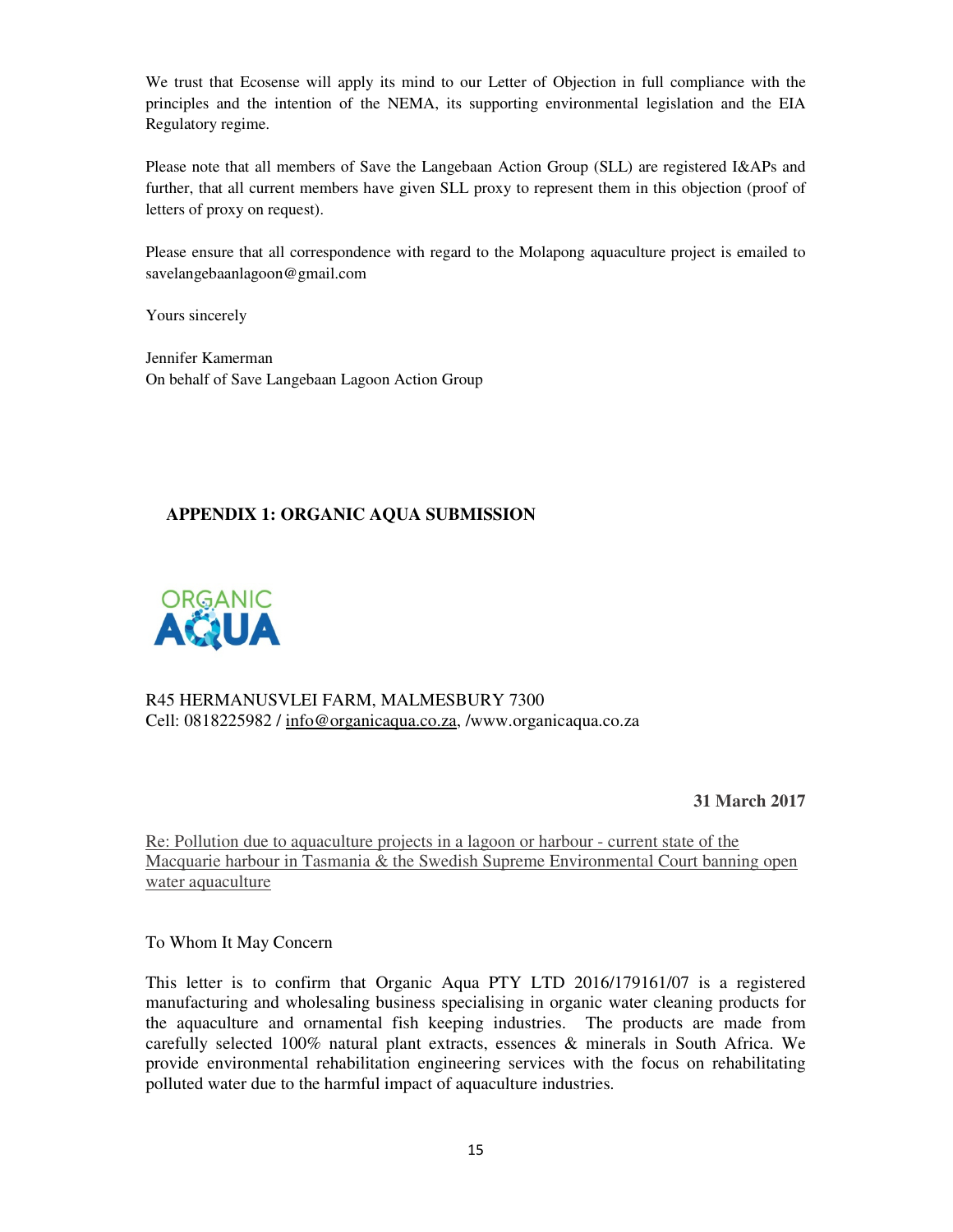The most recent project includes the rehabilitation of Tasmania Macquarie Harbour, due to aquaculture pollution. (Salmon farming)

- This is a historic site with endangered species
- The impact of aquaculture in this bay resulted in a dead zone polluted area
- All fish were removed out of the Franklin lease during Feb / March 2017 and environmental rehabilitation is currently in progress.

Impact of the Aquaculture projects on the Macquarie harbour:

- Low levels of dissolved oxygen due to a build-up of fish waste (droppings, food and artificial food colouring in order to dye the fish meat pink)
- Sulphur build up in the sedimentary layer of the ocean floor
- Increase of toxic gas levels and toxins
- Increased Eutrophication which results in severe "red tide" & algal blooms
- Breakout of harmful pathogens and bacteria in this case of Macquarie harbour, the bacteria *"beggiatoa"*

All of the above resulted in:

- Dead zone pollution
- Increased fish mortality
- Destroying the immediate sea ecology, including the fragile sea bed, marine protozoa, reefs, other forms of fragile marine life
- 85000 instant fish deaths when a storm surge hit the Macquarie harbour and the oxygen levels plummeted

http://www.abc.net.au/news/2015-05-22/petuna-salmon-deaths-storms/6490138 http://www.abc.net.au/news/2017-03-15/huon-aquaculture-not-happy-with-epas-macquarie-

## harbour-limits/8355020

Recently the Swedish Supreme Environmental Court has decided to ban and stop fish farming in cages in open water. This is taken from their website: "The court questioned whether cages in open water are the best technique and they also question the possibility for the affected waters to break down the amounts of nutrients delivered by the farming without being eutrophicated. This judgement will probably bring to an end all fish farming in open water cages affecting waters not having reached good ecological status."

http://sverigesradio.se/embed/publication/6652477 http://sverigesradio.se/embed/publication/6651508 http://sverigesradio.se/sida/artikel.aspx?programid=110&artikel=6652202

With all the facts taken into consideration as well as the fragility of the Langebaan lagoon's endangered fish species, the aquaculture projects will definitely hold a risk of dead zone pollution in the Langebaan lagoon within due time. This area relies mainly on its tourism industry for water sports and recreational purposes and it will be highly affected if dead zone pollution occurs in the Langebaan lagoon. Its fragile sea life and endangered fish species will be negatively impacted (if not killed off) due to aquaculture pollution - especially if taken into consideration the current situation of the Tasmania Macquarie harbour.